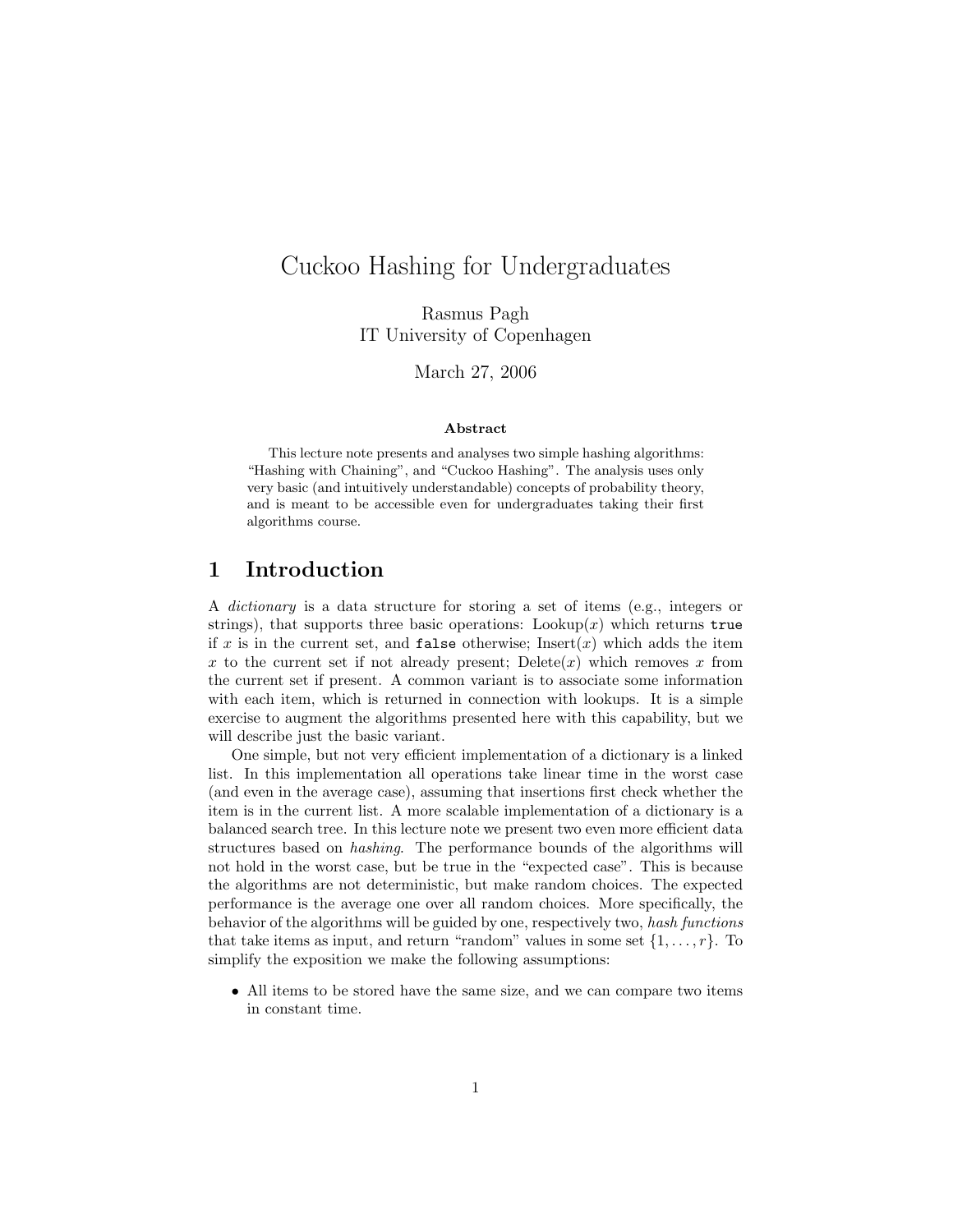- We have access to hash functions  $h_1$  and  $h_2$  such that any function value  $h_i(x)$  is equal to a particular value in  $\{1,\ldots,r\}$  with probability<sup>1</sup>  $1/r$ , and the function values are independent of each other (one function value says nothing about other function values). Hash function values can be computed in constant time.
- There is a fixed upper bound  $n$  on the number of items in the set.

The space usage of the algorithms will be bounded in terms of  $n$ . Specifically, the space usage will be the same as for storing  $O(n)$  items, i.e., within a constant factor of the space for storing the items with no space wasted.

We will see that the logarithmic time bounds of balanced search trees can be improved to constant expected time per operation. In other words, the time for an operation does not grow even if we fill the dictionary with sets of astronomical size!

## 2 Hashing with Chaining

The main idea in hashing based dictionaries is to let the hash functions decide where to store each item. An item  $x$  will be stored at "position  $h_1(x)$ " in an array of size  $r \geq n$ . Note that for this to work, it is crucial that  $h_1$  is really a function, i.e., that  $h_1(x)$  is a fixed value. However, it is highly likely that there will be *collisions*, i.e., different items  $x$ and y for which  $h_1(x) = h_1(y)$ . So for each value  $a \in \{1, \ldots, r\}$  there is some set  $S_a$ of items having this particular value of  $h_1$ . An obvious idea is to make a pointer from position  $a$  in the array to a data structure holding the set  $S_a$ . Such a data structure is called a bucket. Surprisingly, it suffices to use a very simple (and inefficient) data structure, namely a linked list (also known as a "chained list"). An instance of the resulting data structure is shown in Figure 1. Intuitively, the reason that linked lists work well is that the sets are very small on average. In the following we will make a precise analysis.



Figure 1. Hashing with chaining. The items J, B and M have the same value of  $h_1$  and have been placed in the same "bucket", a linked list of length 3, starting at position  $h_1(J)$ in the array.

We start out with two observations that will go into the analysis:

<sup>&</sup>lt;sup>1</sup>Note that this is only possible if hash functions are somehow chosen in a random fashion. However, in this lecture note we will not describe how to do this.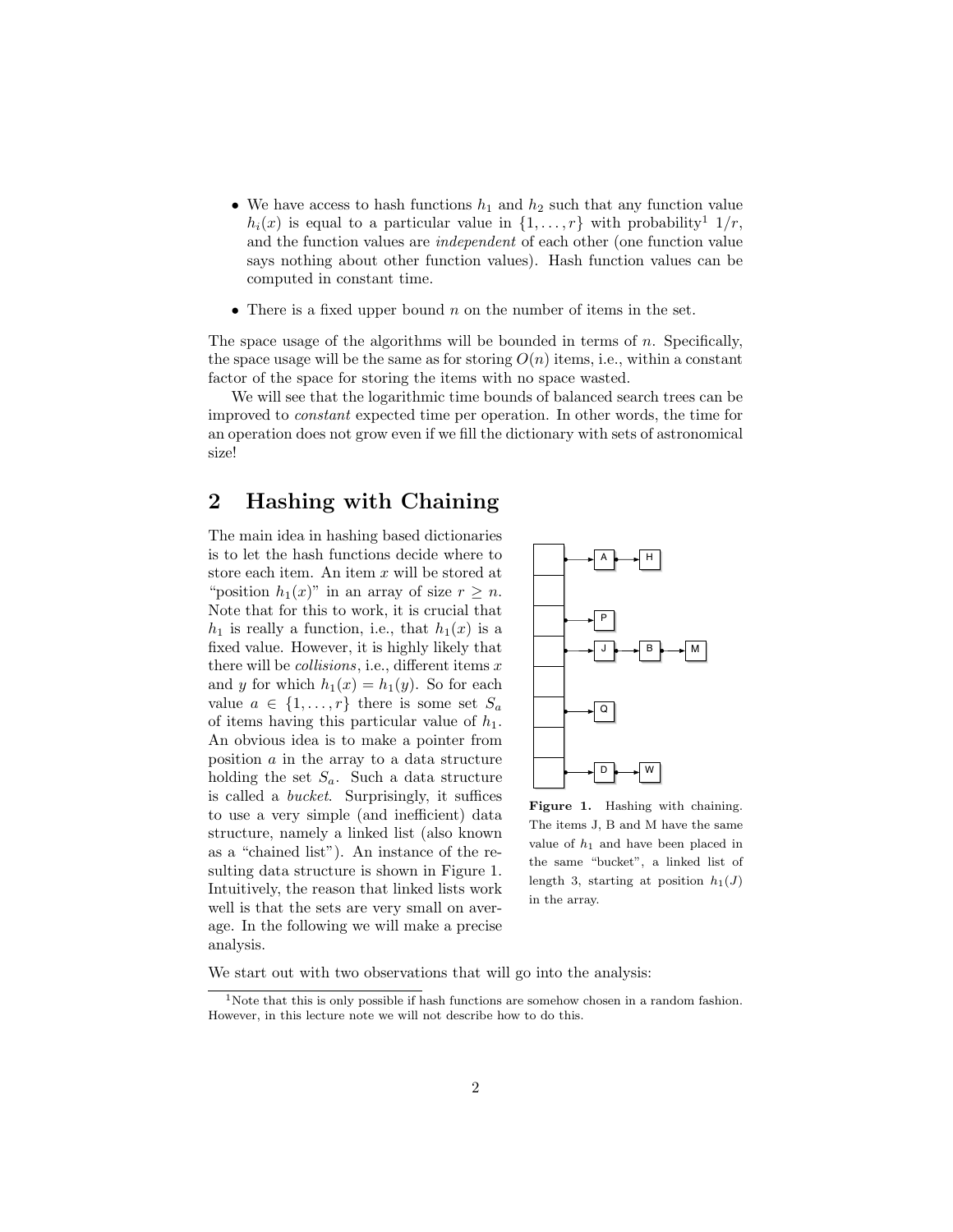- 1. For any two distinct items  $x$  and  $y$ , the probability that  $x$  hashes to the bucket of y is  $O(1/r)$ . This follows from our assumptions on  $h_1$ .
- 2. The time for an operation on an item  $x$  is bounded by some constant times the number of items in the bucket of  $x$ .

The whole analysis will rest only on these observations. This will allow us to reuse the analysis for Cuckoo Hashing, where the same observations hold for a suitable definition of "bucket".

Let us analyze an operation on item  $x$ . By observation 2, we can bound the time by bounding the expected size of the bucket of  $x$ . For any operation, it might be the case that  $x$  is stored in the data structure when the operation begins, but this can cost only constant time extra, compared to the case in which  $x$  is not in the list. Thus, we may assume that the bucket of  $x$  contains only items different from  $x$ . Let  $S$  be the set of items that were present at the beginning of the operation. For any  $y \in S$ , observation 1 says that the probability that the operation spends time on y is  $O(1/r)$ . Thus, the expected (or "average") time consumption attributed to y is  $O(1/r)$ . To get the total expected time, we must sum up the expected time usage for all elements in S. This is  $|S| \cdot O(1/r)$ , which is  $O(1)$  since we chose r such that  $r \ge n \ge |S|$ . In conclusion, the expected time for any operation is constant.

### 3 Cuckoo Hashing

Suppose that we want to be able to look up items in constant time in the worst case, rather than just in expectation. What could be done to achieve this? One approach is to maintain a hash function that has no collisions for elements in the set. This is called a perfect hash function, and allows us to insert the items directly into the array, without having to use a linked list. Though this approach can be made to work, it is quite complicated, in particular when dealing with insertions of items. Here we will consider a simpler way, first described in (R. Pagh and F. Rodler, Cuckoo Hashing, Proceedings of European Symposium on Algorithms, 2001). In these notes the algorithm is slightly modified to enable a simplified analysis.

Instead of requiring that x should be stored at position  $h_1(x)$ , we give two alternatives: Position  $h_1(x)$  and position  $h_2(x)$ . We allow at most one element to be stored at any position, i.e., there is no need for a data structure holding colliding items. This will allow us to look up an item by looking at just two positions in the array. When inserting a new element  $x$  it may of course still happen that there is no space, since both position  $h_1(x)$  and position  $h_2(x)$  can be occupied. This is resolved by imitating the nesting habits of the European cuckoo: Throw out the current occupant y of position  $h_1(x)$  to make room! This of course leaves the problem of placing  $y$  in the array. If the alternative position for  $y$  is vacant, this is no problem. Otherwise  $y$ , being a victim of the ruthlessness of x, repeats the behavior of x and throws out the occupant. This is continued until the procedure finds a vacant position or has taken too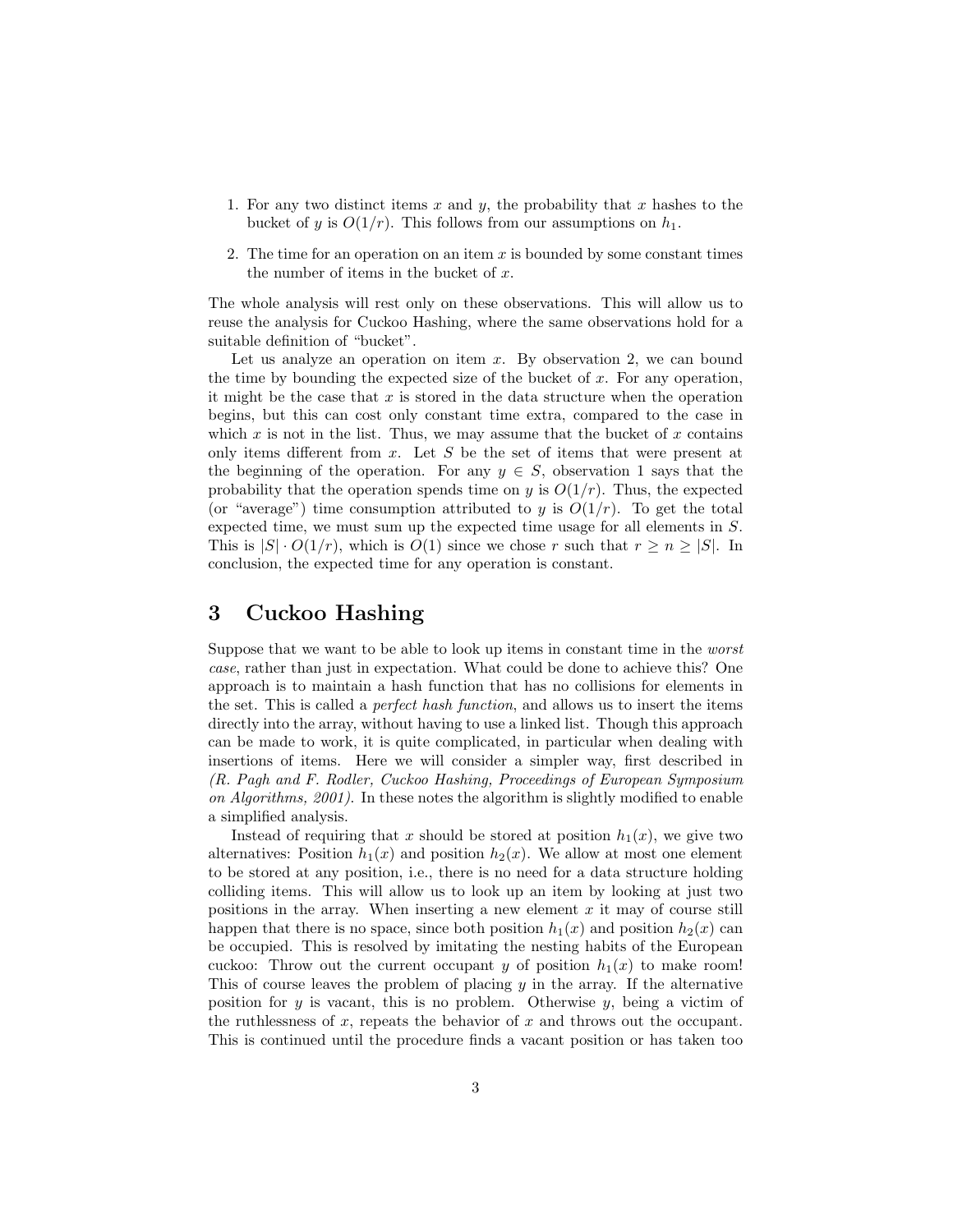long. In the latter case, new hash functions are chosen, and the whole data structure is rebuilt ("rehashed"). The pseudocode for the insertion procedure is shown in Figure 2. The variable "pos" keeps track of the position in which we are currently trying to insert an item. The notation  $a \leftrightarrow b$  means that the contents of a and b are swapped. Note that the procedure does not start out with examining whether any of positions  $h_1(x)$  and  $h_2(x)$  are vacant, but simply inserts x in position  $h_1(x)$ .



item would get kicked out again.

#### 3.1 Examples and discussion

Figure 2 shows an example of the cuckoo graph, which is a graph that has an edge for each item in the dictionary, connecting the two alternative positions of the item. In the figure we have put an arrow on each edge to indicate which element can move along the edge to its alternative position. We can note that the picture has some similarities with Hashing with Chaining. For example, if we insert an item in the position of A, the insertion procedure traverses the path, or chain, involving the positions of A and B. Indeed, it is a simple exercise to see that when inserting an item  $x$ , the insertion procedure will only visit positions to which there is a path in the cuckoo graph from either position  $h_1(x)$  or  $h_2(x)$ . Let us call this the bucket of x. The bucket may have a more complicated structure than in Hashing with Chaining, since the cuckoo graph can have cycles. The graph in Figure 2, for example, has a cycle involving items H and W. If we insert Z where  $h_1(Z)$  is the position of W, and  $h_2(Z)$  the position of A, the traversal of the bucket will move items W, H, Z, A, and B, in this order. In some cases there is no room for the new element in the bucket, e.g., if the possible positions are those occupied by H and W in Figure 2. In this case the insertion procedure will loop  $n$  times before it gives up and the data structure is rebuilt ("rehashed") with new, hopefully better, hash functions.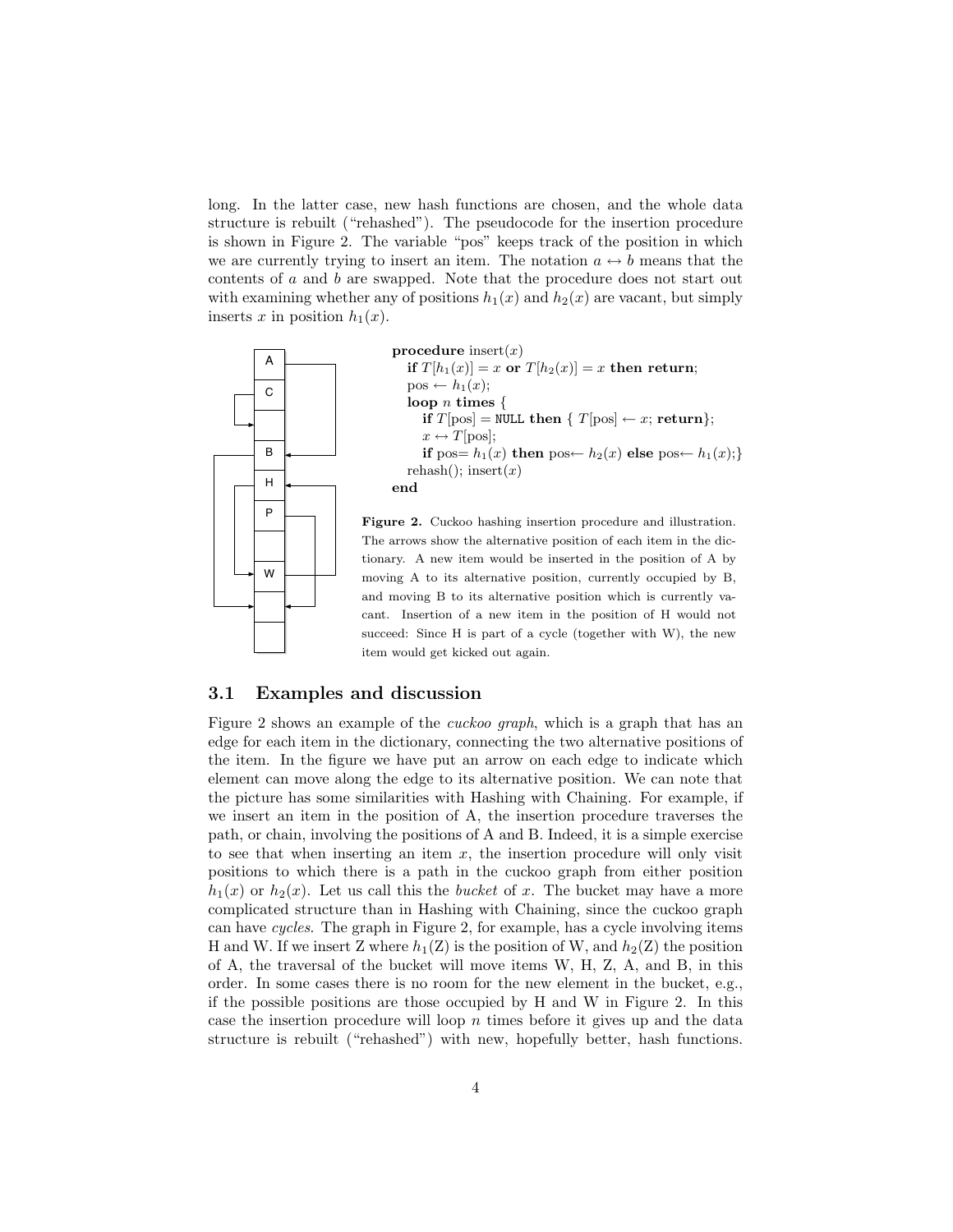Observe that the insertion procedure can only loop  $n$  times if there is a cycle in the cuckoo graph. In particular, every insertion will succeed as long as there is no cycle. Also, the time spent will be bounded by a constant times the size of the bucket, i.e., observation 2 from the analysis of Chained Hashing holds.

### 3.2 Analysis

By the above discussion, we can show that the expected insertion time (in absence of a rehash) is constant by arguing that observation 1 holds as well. In the following, we consider the *undirected* cuckoo graph, where there is no orientation on the edges. Observe that  $y$  can be in the bucket of  $x$  only if there is a path between one of the possible positions of x and the position of  $y$  in the undirected cuckoo graph. This motivates the following lemma, which bounds the probability of such paths:

**Lemma 1** For any positions i and j, and any  $c > 1$ , if  $r \geq 2cn$  then the probability that in the undirected cuckoo graph there exists a path from i to j of length  $\ell \geq 1$ , which is a shortest path from i to j, is at most  $c^{-\ell}/r$ .

Interpretation. Before showing the lemma, let us give an interpretation in words of its meaning. The constant  $c$  can be any number greater than 1, e.g. you may think of the case  $c = 2$ . The lemma says that if the number r of nodes is sufficiently large compared to the number  $n$  of edges, there is a low probability that any two nodes  $i$  and  $j$  are connected by a path. The probability that they are connected by a path of constant length is  $O(1/r)$ , and the probability that a path of length  $\ell$  exists (but no shorter path) is exponentially decreasing in  $\ell$ .

**Proof:** We proceed by induction on  $\ell$ . For the base case  $\ell = 1$  observe that there is a set  $S$  of at most  $n$  items that may have  $i$  and  $j$  as their possible positions. For each item, the probability that this is true is at most  $2/r^2$ , since at most 2 out of  $r^2$  possible choices of positions give the alternatives i and j. Thus, the probability is bounded by  $\sum_{x \in S} 2/r^2 \leq 2n/r^2 = c^{-1}/r$ .

In the inductive step we must bound the probability that there exists a path of length  $\ell > 1$ , but no path of length less than  $\ell$ . This is the case only if, for some position k:

- There is a shortest path of length  $\ell-1$  from i to k that does not go through  $j$ , and
- There is an edge from  $k$  to  $j$ .

By the induction hypothesis, the probability that the first condition is true is bounded by  $c^{\ell-1}/r$ . Given that the first condition is true, what is the probability that the second one holds as well, i.e., that there exists an item that has  $k$  and i as its possible positions? As before, there is a set S of less than n items that could have  $j$  as one of their alternative positions, and for each one of them the probability is at most  $2/r^2$ . Thus, the probability is bounded by  $c^{-1}/r$ , and the